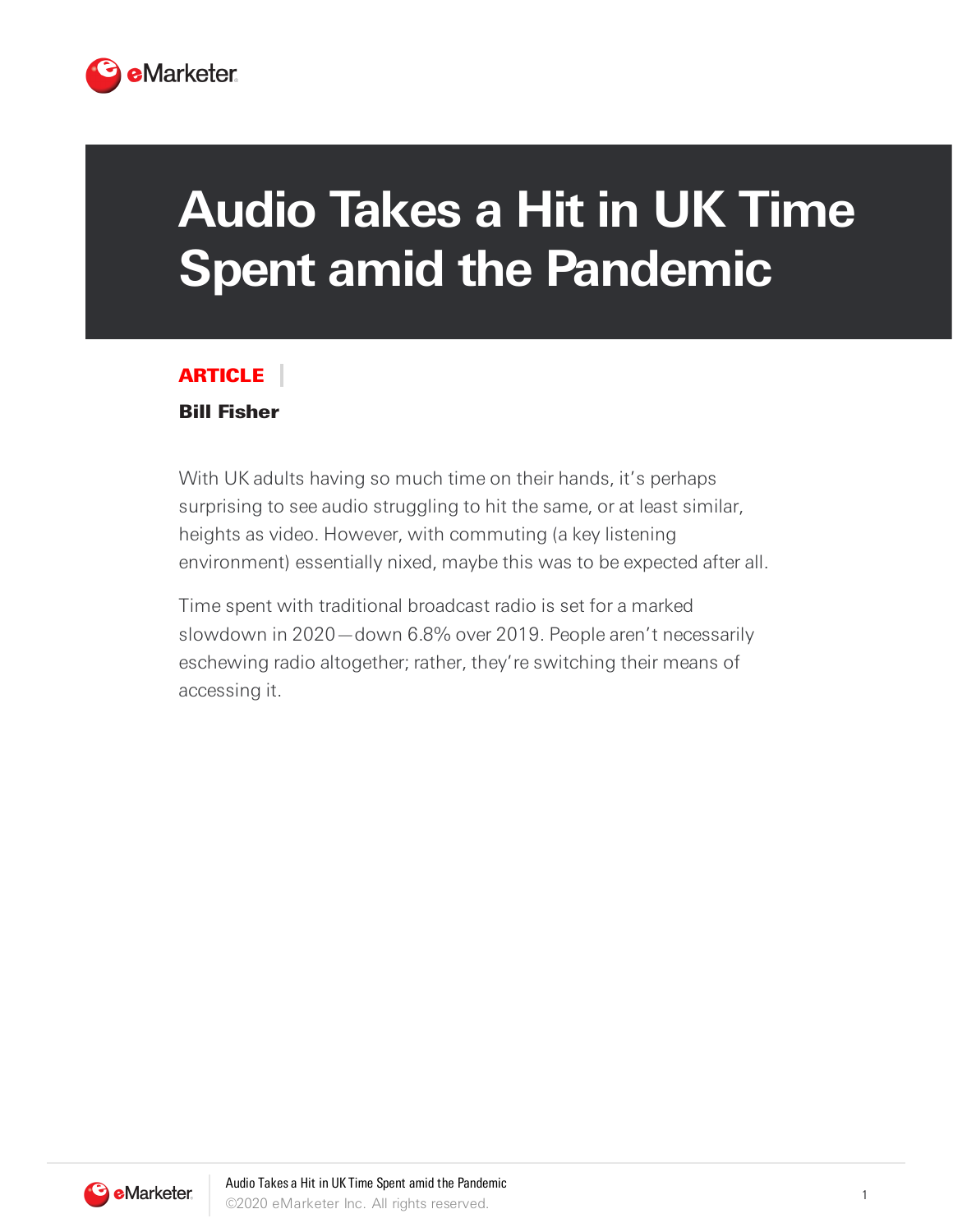

professional or amateur/DJs editors selecting playlists; automated (i.e., without human editors/DJs) playlists; streamed services that create playlists based on user preferences of artists, tracks or genres; personally configured (i.e., set by the listener) playlists; music or other audio content delivered within a website or app (e.g., AM/FM online streams); or audio podcasts (streamed or downloaded); excludes other downloaded audio files (e.g., music MP3s) and digital terrestrial and satellite radio services that are delivered over the air (i.e., DAB) Source: eMarketer, April 2020

T11002

www.eMarketer.com

March figures from some of the UK's largest radio owners—Global and Bauer—indicated that connected listening was up substantially amid the pandemic. However, even with this added impetus from digital radio, we forecast that digital audio experienced flat growth among UK adults—average daily time spent of 1 hour, 11 minutes (1:11) in 2019 won't budge this year.

According to April 2020 data from media insights firm Midia Research, the lockdown may have subtly altered listeners' consumption habits. In a blog post, the firm's managing director, Mark Mulligan, stated that "streaming volumes were almost universally down across all regions.